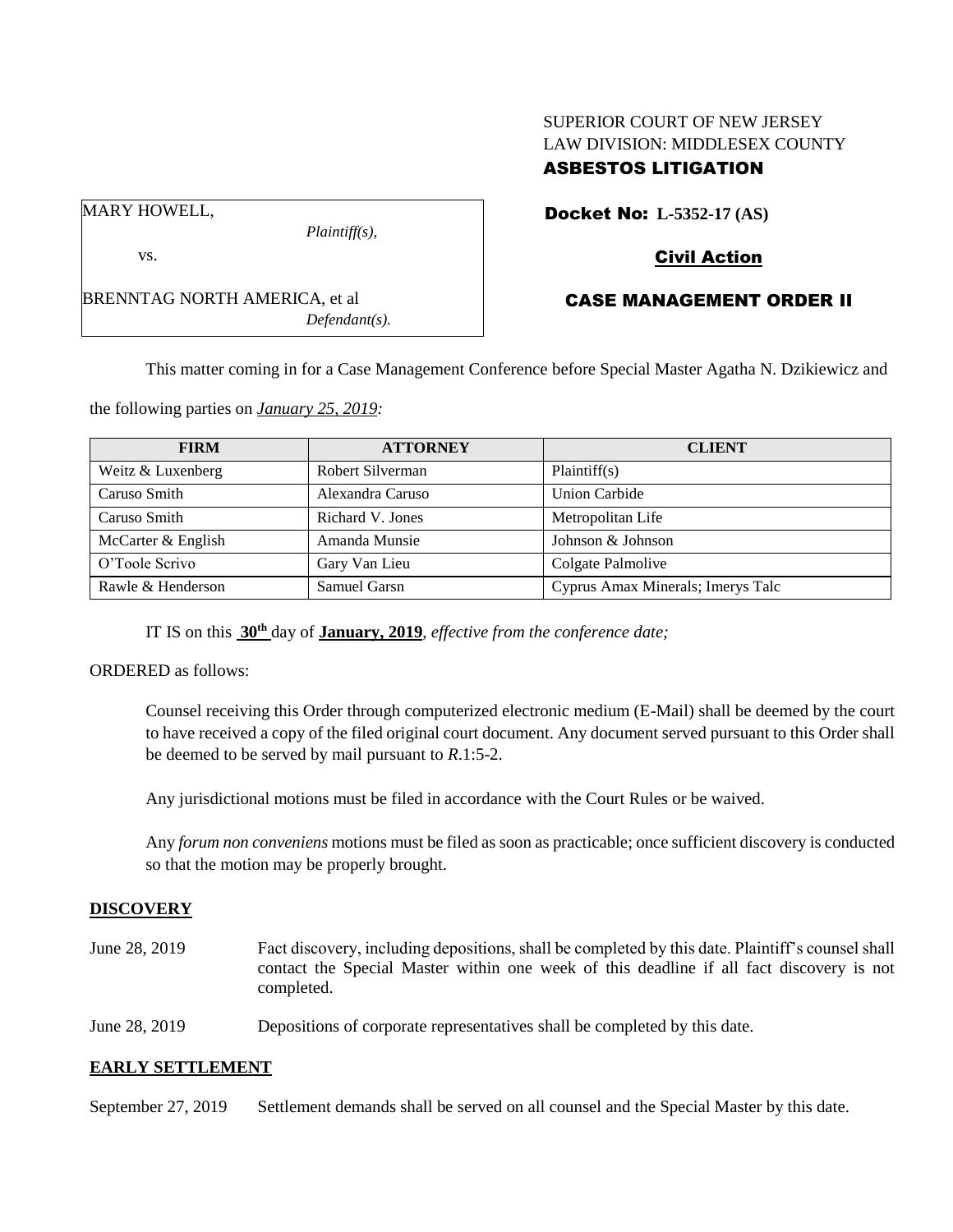### **MEDICAL EXPERT REPORT**

| July 31, 2019    | Plaintiff shall serve medical expert reports by this date.                                                                                                                                                                                               |
|------------------|----------------------------------------------------------------------------------------------------------------------------------------------------------------------------------------------------------------------------------------------------------|
| July 31, 2019    | Upon request by defense counsel, plaintiff is to arrange for the transfer of pathology specimens<br>and x-rays, if any, by this date.                                                                                                                    |
| October 31, 2019 | Defendants shall identify its medical experts and serve medical reports, if any, by this date. In<br>addition, defendants shall notify plaintiff's counsel (as well as all counsel of record) of a<br>joinder in an expert medical defense by this date. |

### **LIABILITY EXPERT REPORTS**

| July 31, 2019 | Plaintiff shall identify its liability experts and serve liability expert reports by this date or |  |  |  |  |  |
|---------------|---------------------------------------------------------------------------------------------------|--|--|--|--|--|
|               | waive any opportunity to rely on liability expert testimony.                                      |  |  |  |  |  |

October 31, 2019 Defendants shall identify its liability experts and serve liability expert reports, if any, by this date or waive any opportunity to rely on liability expert testimony.

### **SUMMARY JUDGMENT MOTION PRACTICE**

| August 2, 2019 | Plaintiff's counsel shall advise, in writing, of intent not to oppose motions by this date. |  |  |
|----------------|---------------------------------------------------------------------------------------------|--|--|
|                |                                                                                             |  |  |

- August 16, 2019 Summary judgment motions shall be filed no later than this date.
- September 13, 2019 Last return date for summary judgment motions.

### **ECONOMIST EXPERT REPORTS**

July 31, 2019 Plaintiff shall identify its expert economists and serve expert economist report(s), if any, by this date or waive any opportunity to rely on economic expert testimony.

October 31, 2019 Defendants shall identify its expert economists and serve expert economist report(s), if any, by this date or waive any opportunity to rely on economic expert testimony.

### **EXPERT DEPOSITIONS**

November 29, 2019 Expert depositions shall be completed by this date. To the extent that plaintiff and defendant generic experts have been deposed before, the parties seeking that deposition in this case must file an application before the Special Master and demonstrate the necessity for that deposition. To the extent possible, documents requested in a deposition notice directed to an expert shall be produced three days in advance of the expert deposition. The expert shall not be required to produce documents that are readily accessible in the public domain.

### **PRE-TRIAL AND TRIAL**

May 16, 2019 The settlement conference previously scheduled on this date is **cancelled**. December 11, 2019 @ 10:00am Settlement conference. All defense counsel shall appear with authority to negotiate settlement and have a representative authorized to negotiate settlement available by

 $\_$  ,  $\_$  ,  $\_$  ,  $\_$  ,  $\_$  ,  $\_$  ,  $\_$  ,  $\_$  ,  $\_$  ,  $\_$  ,  $\_$  ,  $\_$  ,  $\_$  ,  $\_$  ,  $\_$  ,  $\_$  ,  $\_$  ,  $\_$  ,  $\_$  ,  $\_$  ,  $\_$  ,  $\_$  ,  $\_$  ,  $\_$  ,  $\_$  ,  $\_$  ,  $\_$  ,  $\_$  ,  $\_$  ,  $\_$  ,  $\_$  ,  $\_$  ,  $\_$  ,  $\_$  ,  $\_$  ,  $\_$  ,  $\_$  ,